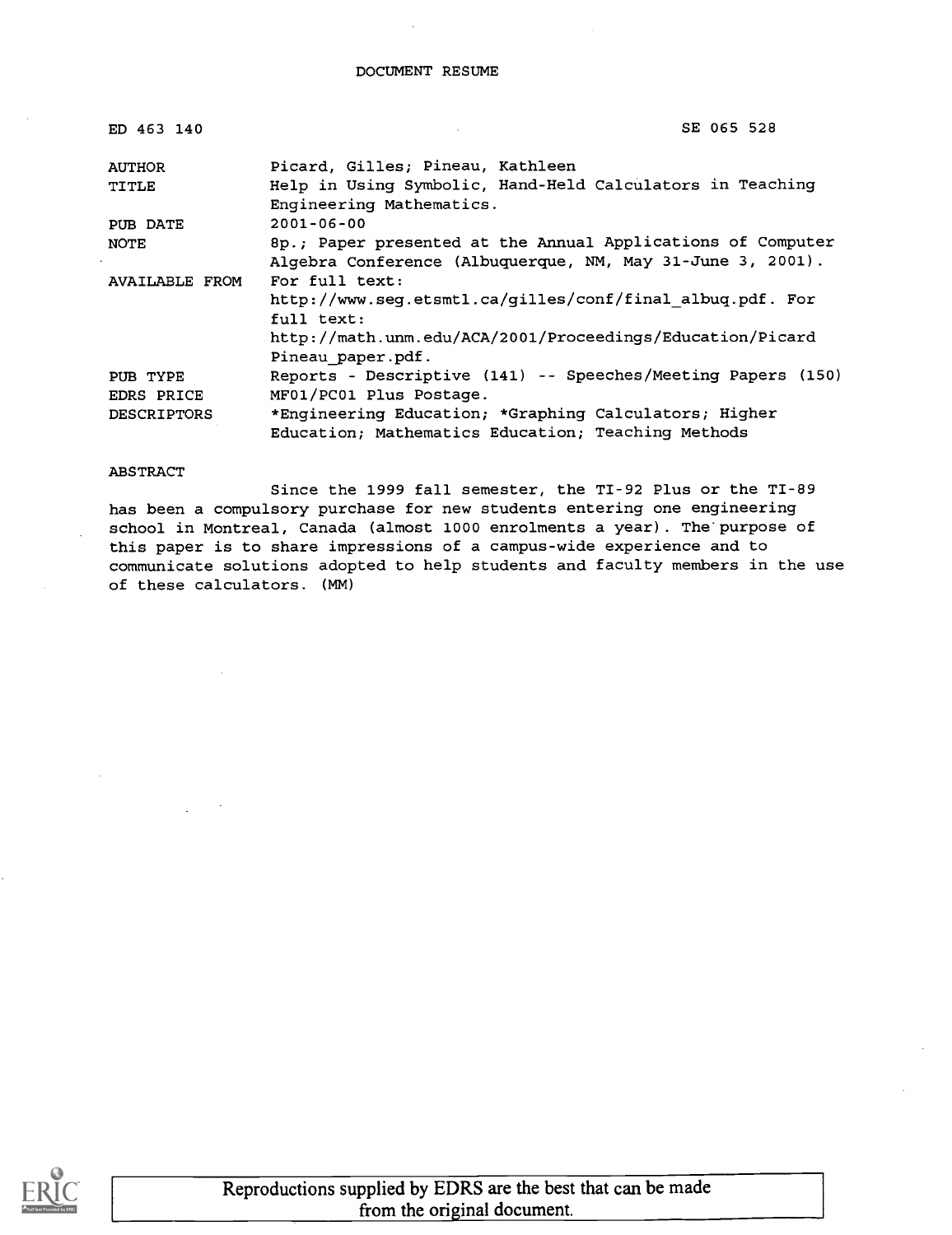## Help in using Symbolic, Hand-held Calculators in Teaching Engineering Mathematics

Gilles Picard, Kathleen Pineau tcole de technologie supérieure Montréal, Canada

qpicard@seg.etsmtl.ca koineau@seg.etsmtl.ca

Since the 1999 fall semester, the TI-92 Plus or the TI-89 has been a compulsory purchase for new students entering our engineering school (almost 1000 enrolments a year). The purpose of this paper is to share our impressions of this campus-wide experience and to communicate the solutions that we considered and adopted to help students and faculty members in the use of these calculators.

## Introduction

To give you a perspective of our working environment, we teach undergraduate level courses at the Ecole de technologie supérieure (ETS) in Montréal. It is a French technical engineering school where undergraduate student enrolment stands at approximately 2500.

Since the 1999 fall semester, the TI-92 Plus or the TI-89 has been compulsory for all new full-time students entering our engineering school. Both models offer the same symbolic computation capabilities; they differ mainly by their physical shape and size. Students learn to use their calculators during their first mathematics course, calculus.

The symbolic and algebraic computation capabilities of these machines have naturally brought us to question and change the *what* and the *how* we teach mathematics. Students now have a tool that can do in a few seconds what would take much longer when done manually. For example, there is quite a bit of calculation involved in the decomposition of this rational function into partial fractions.

$$
\frac{t^3 - t + 1}{(t+5)(t+2)^2 (t^2+4)} = \frac{-\frac{119}{261}}{t+5} + \frac{\frac{61}{144}}{t+2} + \frac{-\frac{5}{24}}{(t+2)^2} + \frac{\frac{15}{464}t - \frac{13}{58}}{t^2+4}
$$

The concept of decomposition is simple enough, it is the amount of algebraic manipulations required that is time-consuming. We consider that once students have understood a concept, and that the subject can benefit from it, long and tedious manual calculations are better left to the calculator. This gives us extra time for the deeper exploration and understanding of the concept. Incidentally, new topics come up naturally when using these calculators. For example, see screen 1, when students are asked to input the function  $e^{t} + e^{-t}$  into the calculator<sup>1</sup> they look to us for an explanation.

1

<sup>1</sup> Our students do not usually know about hyperbolic functions beforehand.

 $\overline{2}$ 

July 9, 2001

BEST COPY AVAILABLE

DISSEMINATE THIS MATERIAL HAS BEEN GRANTED BY r1)

TO THE EDUCATIONAL RESOURCES INFORMATION CENTER (ERIC)

PERMISSION TO REPRODUCE AND

U.S. DEPARTMENT OF EDUCATION Office of Educational Research and Improvement EDUCATIONAL RESOURCES INFORMATION<br>CENTER (ERIC)<br>This document has been reproduced as<br>received from the person or organization originating it.

Minor changes have been made to improve reproduction quality.

Points of view or opinions stated in this document do not necessarily represent official OERI position or policy.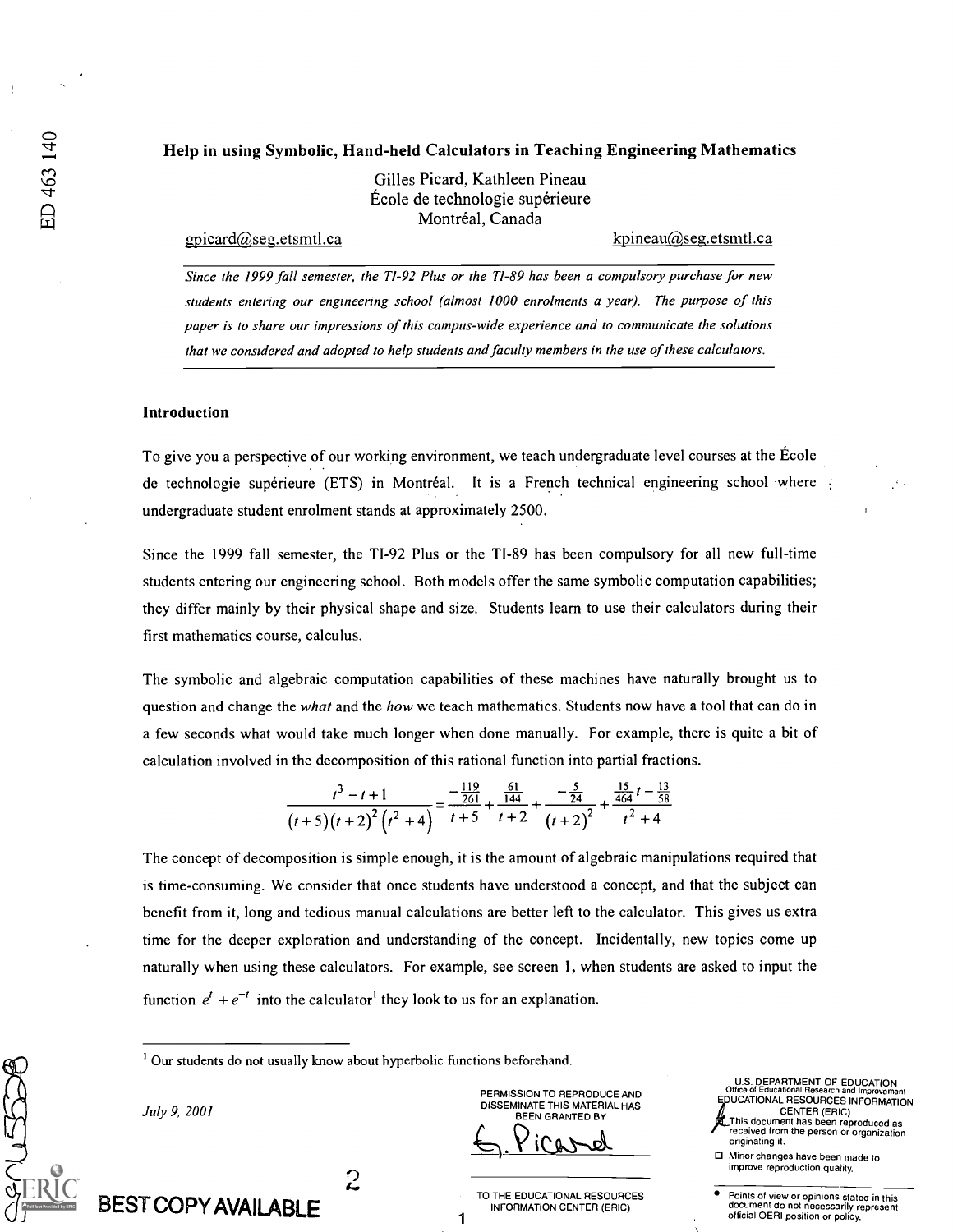

screen 1

#### An in-class example

To illustrate how our lectures have changed with the introduction of these calculators, here is an example of one of our presentations. It is part of a 90-minute lecture.

When presenting the second fundamental theorem of calculus, we start by reviewing the first fundamental theorem of calculus, using the TI's computation capabilities. We know that when an anti-derivative of the function we wish to integrate is found, we can evaluate it at the upper and lower limits to get an exact answer. This is also what the calculator does; see the first line of screen 2. However, if no anti-derivative in terms of elementary functions exists or can be found, we must estimate the definite integral's value by approximation. This is also what the calculator does; see the second line of screen 2.





We use this opportunity to review Riemann right-hand and/or left-hand sums by having the students program these sums on their machines; see screen 3.



screen 3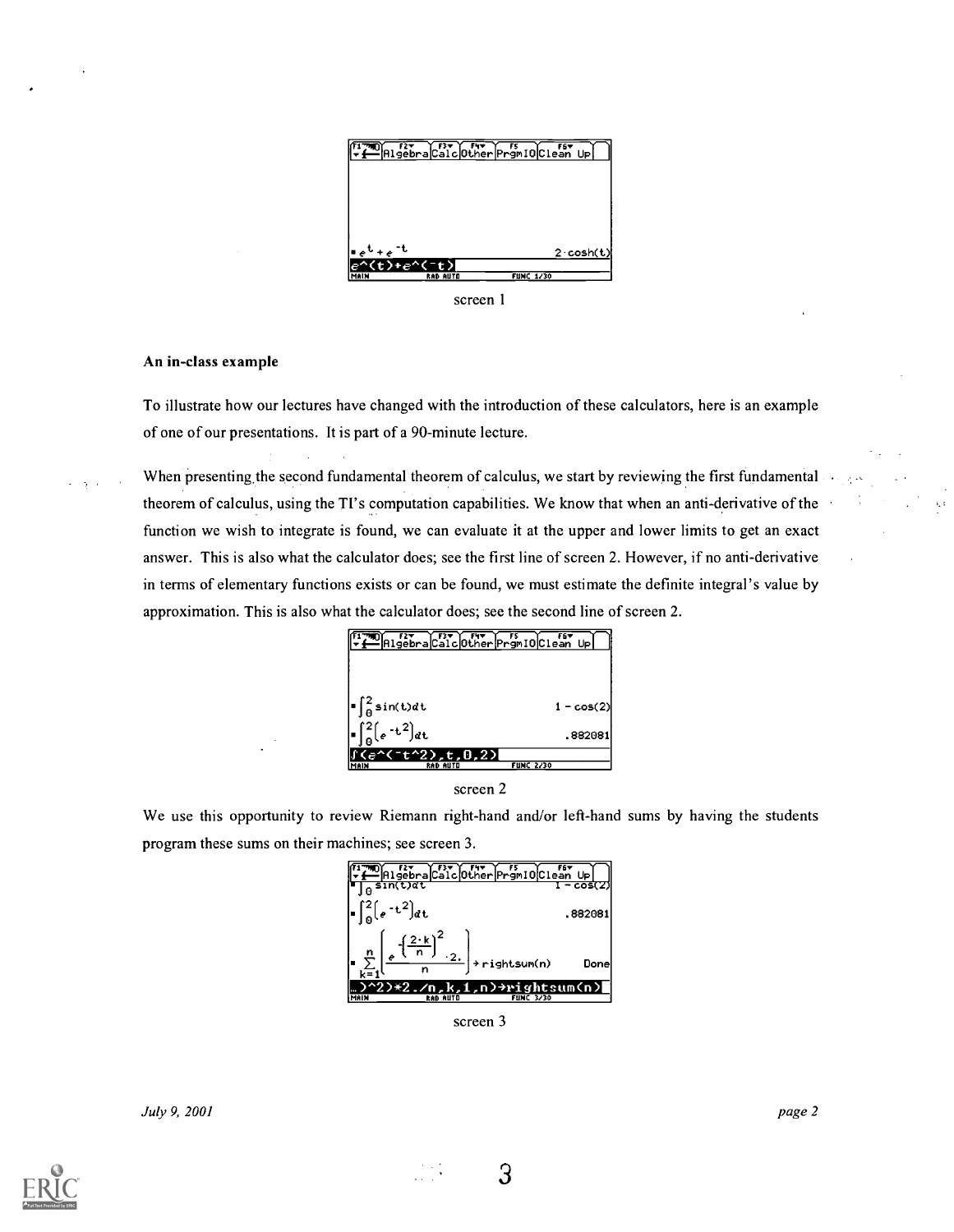Now that all our students have their own TI, the computation of Riemann sums that was once long and tedious, is now quick and easy. Students cannot hide from the mathematical notation when using these calculators. They develop a better understanding of the mathematical notation involved because they have to use it! Also, when asked to evaluate such sums for different values of  $n$ , with  $n$  being the number of subintervals, they are always happy to shout out their answers. We can take down their answers to build a table of values for the different values of  $n$ . It is easy to see that the constructed sequence converges to the value of the definite integral we are looking for; see screen 4.

| Algebra Calc Other Promio Clean Up<br>$F6 =$ |               |                  |           |  |
|----------------------------------------------|---------------|------------------|-----------|--|
|                                              |               |                  | .882081   |  |
| ∣∎rightsum(25)                               |               |                  | . 8427751 |  |
| ■rightsum(50)                                |               |                  | .862438   |  |
| ■ rightsum(100)                              |               |                  | .872262   |  |
| ■ rightsum(250)                              |               |                  | .878154   |  |
| ■ rightsum(500)                              |               |                  | .880118   |  |
|                                              | rightsum(500) |                  |           |  |
| MAIN                                         | RAD AUTO      | <b>FUNC 7/30</b> |           |  |
|                                              |               |                  |           |  |
| screer                                       |               |                  |           |  |



When there exists an anti-derivative in terms of elementary functions, such as for  $sin(t)$ , the TI performs the same type of calculations that we do manually; see screen 5.



On the other hand, when no anti-derivative in terms of elementary functions exists, such as for the Gaussian curve, the TI simply rewrites the integral; see screen 6. Since the definite integral

$$
\int\limits_{0}^{x}e^{-t^2}dt
$$

4

is a function of  $x$ , the upper limit, we can expect it to have a derivative.

July 9, 2001 **page 3** page 3

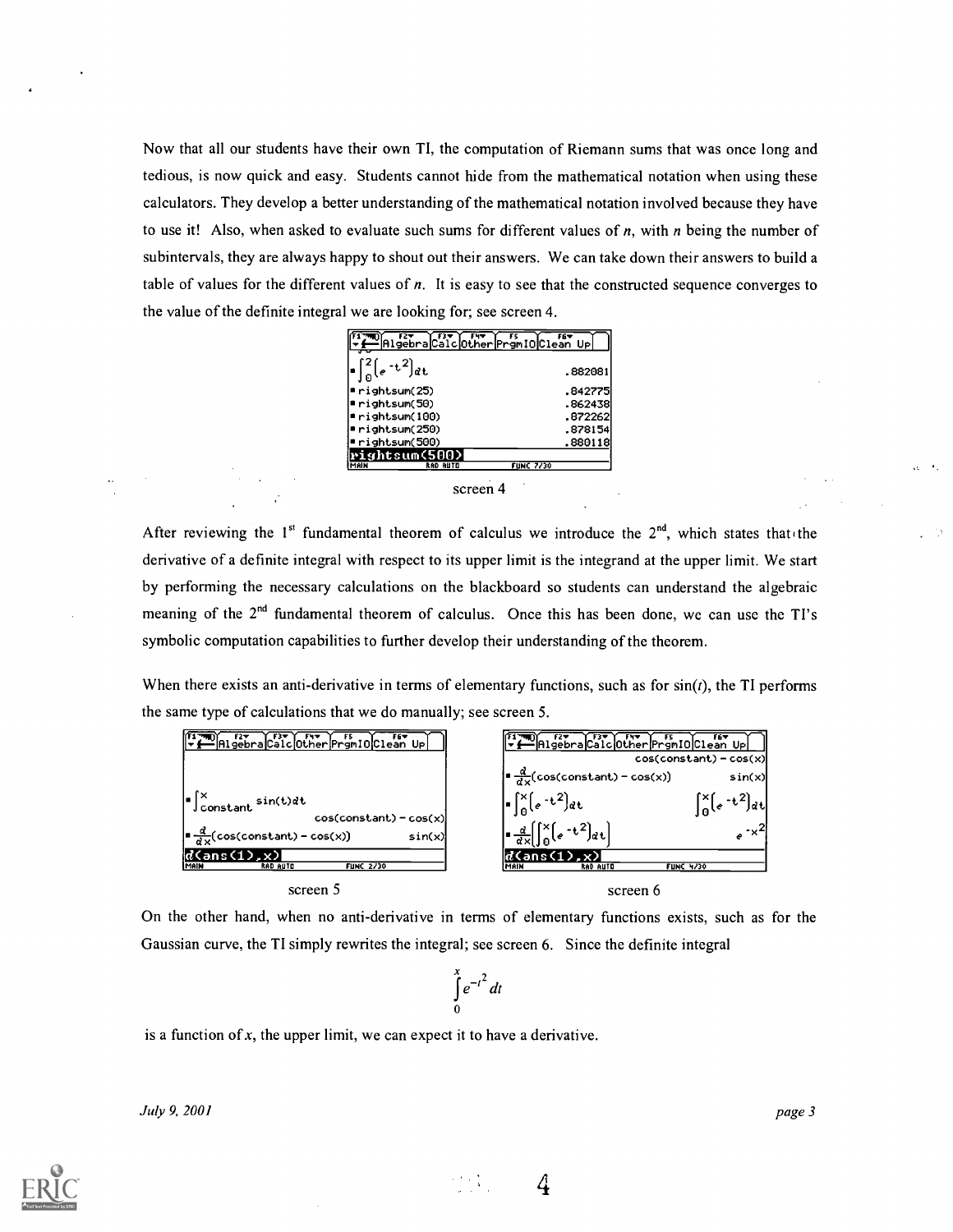

figure 1

By using the TI to compare what happens to the two different types of functions, one that has a simple anti-derivative and one that does not, we can easily put the emphasis on the fact that we don't need to find the anti-derivative to use the theorem, as illustrated on screen 6.

Many students have difficulties with functions and functional notation. With symbolic computation capabilities at hand, we can easily explore with our students, and in our classroom, the properties of the function defined as the following definite integral:

$$
myf(x) = \int_{0}^{x} e^{-t^2} dt.
$$

We start by defining the integral as  $myf(x)$  on the calculator, see screen 7, and ask students to use figure 1 to find  $myf(0)$  and only then, compare their answer with the TI's. We also have them confirm the earlier limit of Riemann sums by evaluating  $myf(2)$  and have them notice the busy signal that comes up on the calculator. The fact that it takes the machine a few seconds to evaluate  $\frac{myf(2)}{g}$  gives us the opportunity to remind students that it is proceeding by numerical approximation. Students get a better understanding of what is going on because they went through the approximation process beforehand. Finally, we also have students evaluate myf(-2) directly on the TI, expecting the same kind of answer as  $myf(2)$ , and ask them to explain why the answer is negative.



The next natural step is to graph  $myf(x)$ . This can take some time on the TI. While the machine is evaluating and connecting the dots, we turn to the blackboard and figure out what the graph should look like. We know, by the 2<sup>nd</sup> fundamental theorem of calculus, that  $myf'(x) = e^{-x^2}$ . We can easily show



 $\ddot{\circ}$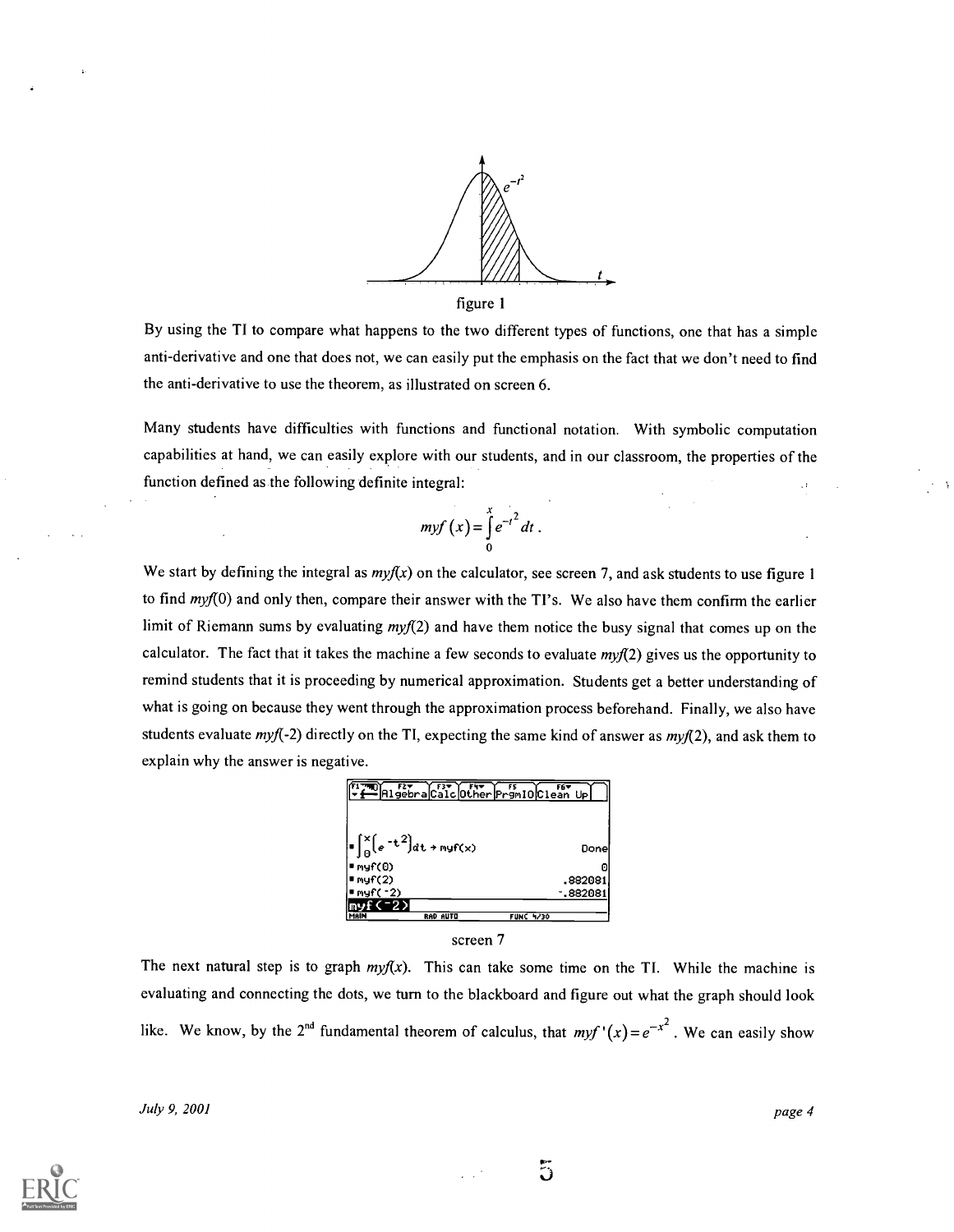that  $myf'(x) > 0$ ,  $\forall x \in \mathbb{R}$ , and that  $\lim myf'(x) = 0$ . Therefore  $myf(x)$  is increasing and, as x moves away from the origin, the curve flattens out. Also, since

$$
myf''(x) = -2xe^{-x^2},
$$

 $myf(x)$  will be concave up when  $x < 0$ , concave down when  $x > 0$ , and there will be a point of inflexion at  $x=0$ . We take advantage of the TI's busy signals to answer student questions.



The graphing process would be quicker on a computer. We used to use Maple or Derive, but students were passive in front of the display. We made the symbolic calculator compulsory because we want our students to use it in the classroom. We want all our students to actively participate in this process on their own calculator. As they try things, they tend to ask more questions and are generally more interested in what is happening. They also seem to have a better overall understanding of the material. The price we/they pay is that students develop less algebraic virtuosity. It is a price we are willing to pay to be able to tackle more challenging problems. Finally, it must be noted that we still have students use CAS (Computer Algebra Systems) on computers when printouts are needed or when the problems are better explored with more powerful computing tools.

## Mandatory calculators

Implementing the mandatory use of the TI-89/92 Plus calculators in the fall of 1999 wasn't an easy task. We had to make sure that the appropriate equipment was available and that all instructors were capable of using this equipment.

We realized that there were few resources available in French, on the web, to support the use of these calculators. Following our experience, in the summer 2000, we collected questions that students or instructors often asked us about the use of these calculators. We then designed (with the assistance of two colleagues, Michel Beaudin and Chantal Trottier) the web site http://www.seg.etsmtl.ca/ti/ , which provides quick and easy access to information on the use of these calculators. Its guided tour, FAQ, and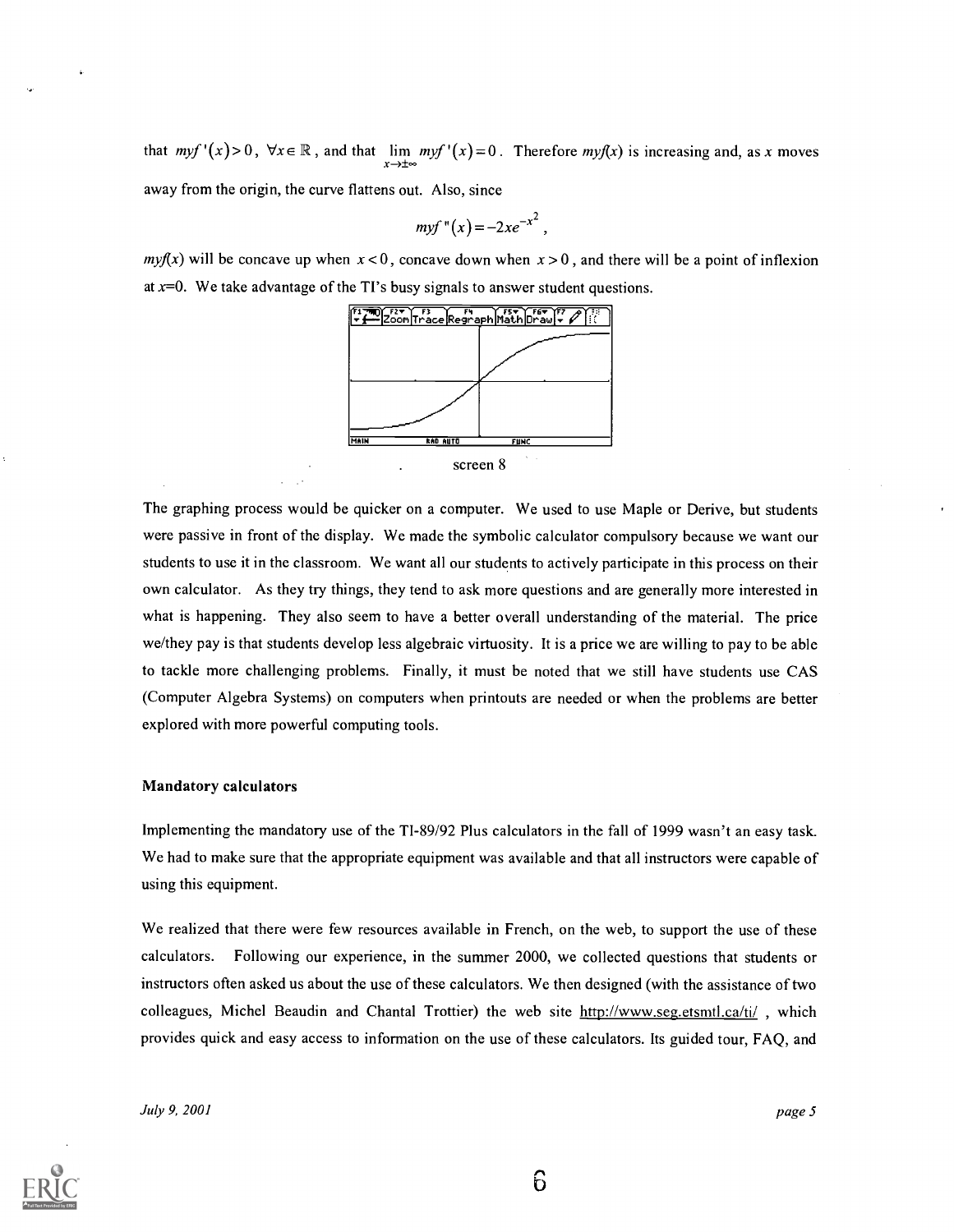different documents were designed to meet the specific needs of our students and faculty members. We have translated part of our web site into English, see http://www.seg.etsmtl.ca/ti/English/, to give you an idea of the work that was accomplished; figure 2 is a screen shot of the welcome page.

|                   | Bookmarks Re Location http://www.seg.etsmtl.ca/ti/English/english.html                                                                     |
|-------------------|--------------------------------------------------------------------------------------------------------------------------------------------|
| Back Fourard      | Reload, Home Search Netscape Finit Security, Shop                                                                                          |
|                   | TI-89 et TI-92 Plus Symbolic Hand-held Calculators at ETS                                                                                  |
|                   | Welcome to our web site at the Ecole de technologie supérieure (ETS) in support of                                                         |
| <b>Welcome</b>    | the use of the symbolic calculators,                                                                                                       |
| FAQ               | and TI-92 Plus<br>, from Texas Instruments. (Warning!)<br><b>TI-89</b>                                                                     |
| Links             |                                                                                                                                            |
| Guided            | Since the 1999 fall semester, the TI-92 Plus or TI-89 has been a compulsory purchase for                                                   |
| Tour              | new students entering our engineering school. Our students learn to use these calculators in<br>their first mathematics course (Calculus). |
| Documents         |                                                                                                                                            |
|                   | The purpose of this web site is to provide efficient support to the TI-92 Plus and TI-89                                                   |
| Contributions     | users. It is also intended as a centre for posting and retrieving useful programs created for                                              |
|                   | specific courses at ETS. As you browse through this site, you will find many examples of                                                   |
| Courses<br>at ETS | mathematics problems that are solved using the symbolic capabilities of the calculators.                                                   |
|                   | Best viewed at a resolution of at least 800 by 600.                                                                                        |
| Credits           | Do not hesitate to contact us if you have any remarks or suggestions.                                                                      |
|                   | The team at Service des enseignements généraux                                                                                             |
|                   | Last update: May 28, 2001                                                                                                                  |

figure 2

The questions that we collected were classified into two groups. If a short answer was all that was necessary, it was put in the FAQ section. For instance, How do I stop a calculation? is listed in the FAQ. If the question demanded a more detailed explanation, such as How do I solve a system of equations? or How do I enter and use matrices? it was put in the Documents section of our site.

Another aspect of our experience was extending the use of these calculators to more courses at our university. We met with interested professors from the four engineering departments to present the calculator's potential, gave workshops, and informed them that their students had this technology at hand. To help stimulate discussion about this technology within the departments, and the changes it would inevitably bring to teaching, we hired four students, one per department, to work on small TI application modules. Each of these modules was designed to meet the needs of one or two courses in each of the four



 $\overline{7}$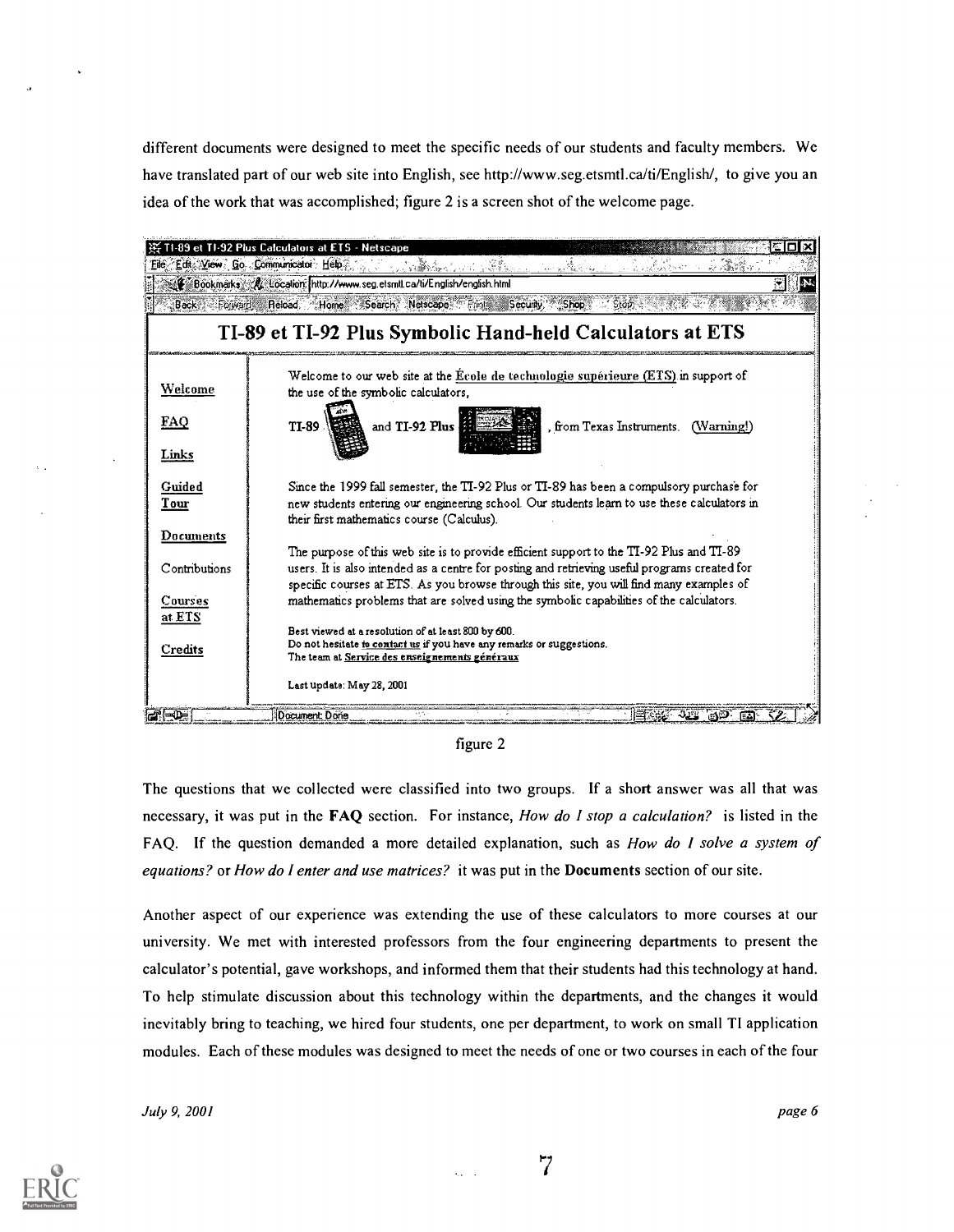departments. For example, under the supervision of two professors from the Civil Engineering department, a student produced the links associated to CTN-208 and CTN-408 (courses on Analysis of Structures and Mechanics of Materials) in the Courses at ETS page of our site. His job was to write a set of TI programs and/or commands that can be downloaded from our site onto the TI-89/92 Plus. He also had to produce the corresponding user's guide. Now, CTN-208 and CTN-408 students download these files to their Tls and use them in these courses.

### Conclusion

As the introduction of this hand-held technology forced us to re-assess our goals in teaching mathematics, it also stimulated many discussions among faculty members. What do we want our students to learn? What is important? In particular, what should students still be able to do manually?

The hands-on approach made available by this technology makes for a more dynamic classroom as the students participate more actively in the exploration of mathematical ideas. We see using'the available technology as one way to help students learn.

So far the results have been positive, students and most of our mathematics instructors are adapting to this new technology. There's still resistance from some faculty members and we must continue to put forward the benefits of integrating computer algebra in our teaching.

Acknowledgments We wish to thank Claude Pineau for proofreading this paper. Thanks are also due to Michel Beaudin and Chantal Trottier for their assistance in designing the web site www.seg.etsmtl.ca/ti/.

 $\overline{8}$ 

July 9, 2001 page 7